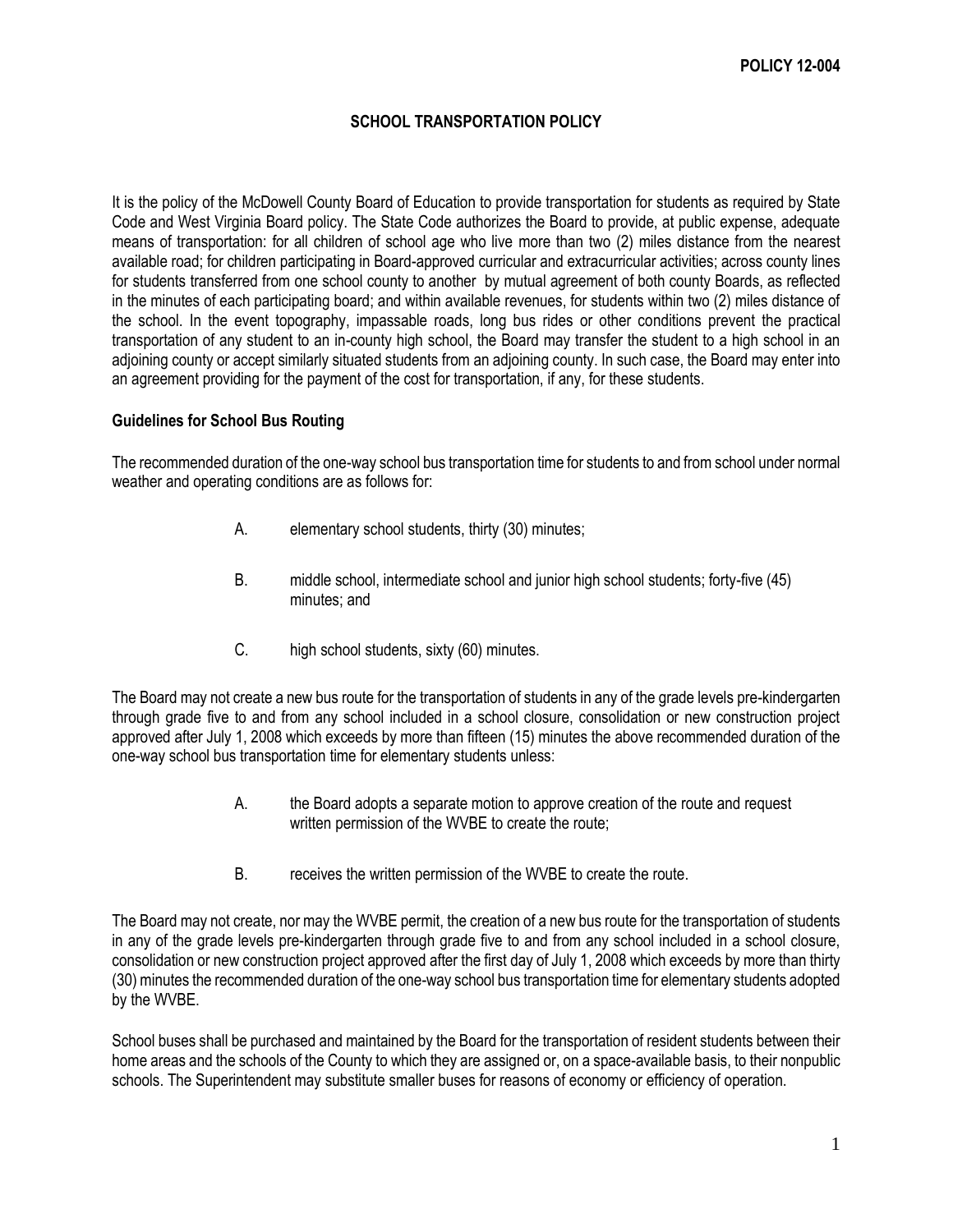In the event students eligible for special education or Section 504 services require special transportation arrangements, the terms of such arrangements as contained in a student's IEP or Section 504 Plan shall prevail to the extent such transportation arrangements conflict with this policy.

Transportation of eligible vocational or special education children between their home areas and schools outside the County may be arranged through the use of Board-owned vehicles, through cooperation with other counties, through commercial carriers, and/or by other means in the most efficient and economical manner.

The Superintendent shall approve the bus routes annually. The Superintendent is authorized to make any necessary changes in the approved route.

## **School Bus Stop Locations**

- A. Ideally, bus stops should be located out of the traffic stream at least .20 miles apart.
- B. For bus stop locations near a railroad crossing, consideration should be given to the traffic flow in the area and to assure that adequate distance is allowed for traffic to clear the railroad tracks. The safety of the general motorists should be taken in consideration.
- C. With irregular terrain, the highest priority in establishing a bus location should be the safety of the students. Every effort should be made by county school officials to select a safe bus stop with ample waiting areas for students.
- D. The minimum sight distance should be related to the approved speed of traffic. The approved speed is the posted speed limit, advisory speed limit or a value judged to most accurately represent the prevailing speed at a specific location.
- E. Sight distance needed on a level grade for essential speeds is as follows:

|             | Recommended           | <b>Minimum</b>        |
|-------------|-----------------------|-----------------------|
| Speed (mph) | <b>Sight Distance</b> | <b>Sight Distance</b> |
| 25          | 300 feet              | 139 feet              |
| 30          | 360 feet              | 176 feet              |
| 35          | 420 feet              | 219 feet              |
| 40          | 480 feet              | 263 feet              |
| 45          | 540 feet              | 314 feet              |
| 50          | 600 feet              | 369 feet              |
| 55          | 660 feet              | 432 feet              |

F. The West Virginia Division of Transportation (hereinafter, "DOT") and County Traffic Engineers will provide assistance in the selection and the use of school bus STOP signs which warn motorists of the presence of students as a bus stop. The county shall request assistance from DOT for assistance if needed.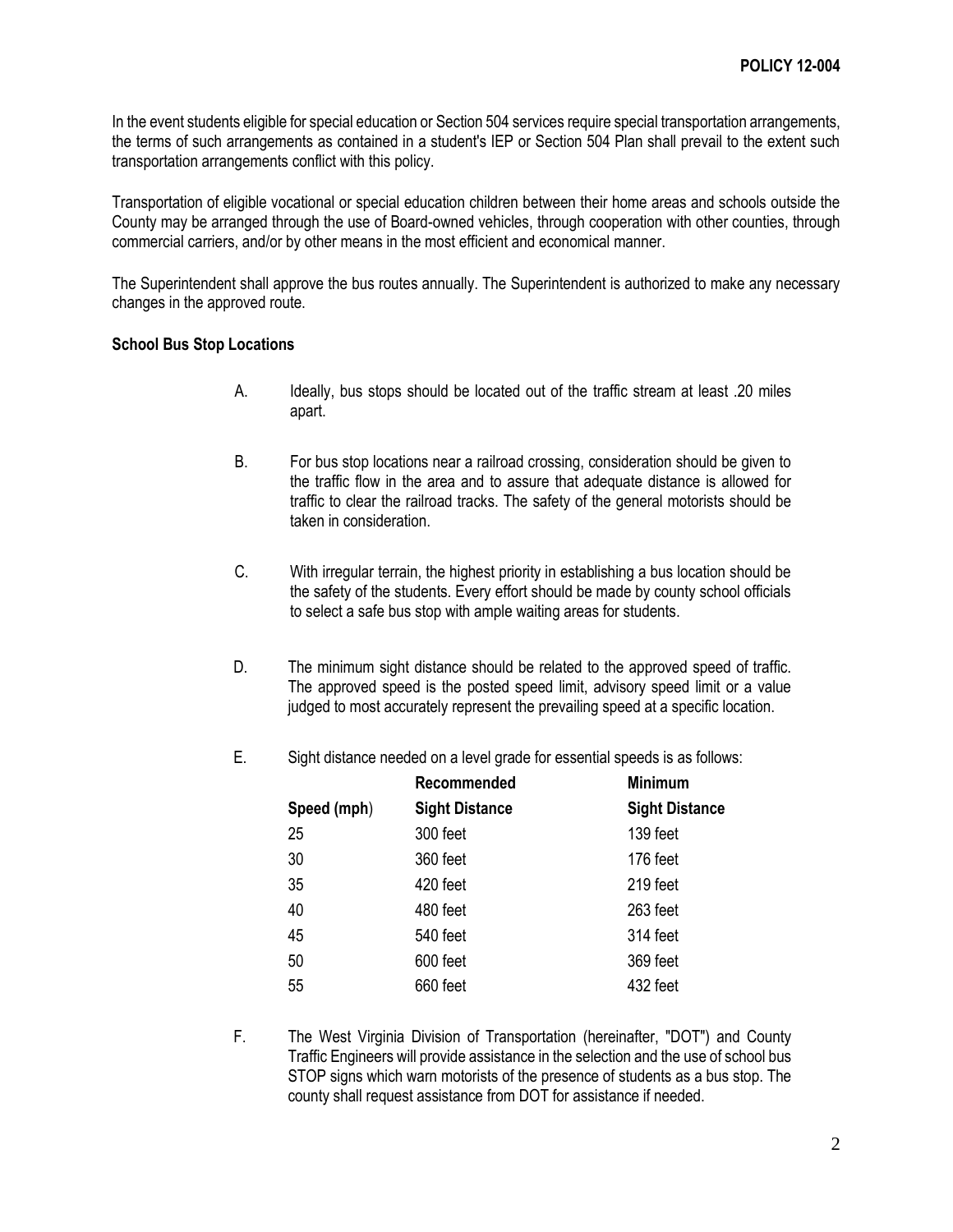- G. Bus stops should be located to minimize students walking along unsafe highways.
- H. A school bus operator shall contact the Transportation Director when a bus stop is determined to be unsafe. The Transportation Director shall evaluate and take action to relocate the stop to a safer place, if necessary.
- I. School bus operators are to pick up and discharge students only at the designated locations.
- J. When possible, a bus stop shall be 200 feet from the crest of a hill or a curve, if the view of approaching traffic is obstructed.

The Board authorizes the installation and use of video recording devices in the school buses to assist the drivers in providing for the safety and well-being of the students while on a bus and the "Student Code of Conduct" shall be applicable to all students while being transported by bus. In the event video recording devices have audio recording capabilities, the bus shall contain an appropriate posted notice of such capabilities.

The Board is authorized to mount a camera on any school bus for the purpose of enforcing the law forbidding the overtaking and passing a school bus that is stopped for the purpose of receiving and discharging students and for any other lawful purpose.

Students meeting the Federal definition of "homeless" will be transported from their temporary place of residence to their school of assignment, at the request of the parent, guardian or unaccompanied minor, to the same extent as all other students of the County and consistent with this Policy. If the homeless child or youth continues his/her education in the school of origin but begins living in an area served by another county, the county of origin and the county in which the homeless child is living shall agree upon the method to apportion the responsibility and costs for providing the child with transportation to and from the school of origin. If the counties cannot agree upon a method, the responsibility and costs for transportation are to be shared equally. In no event will a homeless student be denied enrollment based on issues related to student transportation.

Should any bus operator be disqualified from performing the duties of bus operator through the revocation or suspension of bus operator certification or through the revocation or suspension of commercial driver's license, as a result of criminal conviction or for any other reason, the bus operator shall be deemed incompetent and shall be subject to disciplinary action up to and including termination of employment.

**Loading and Unloading of Young Children at the Bus Stop** (as required by West Virginia State Board of Education policy 4336, 4.2, 12.1)

Pre-K thru third grade students require adult supervision at both pickup and delivery at the bus stop. If the pre-k thru third grade parent/guardian elects to designate another adult they shall make a request in writing to the Transportation Department listing the names of all adults to be approved.

The parent/guardian or their designee shall be at the bus stop for both pickup and delivery of all students, kindergarten thru and including the third grade. If the parent/guardian elects to designate another adult or sibling (6th grade thru 12th grade) they shall make a request in writing to the Transportation Department listing all approved names.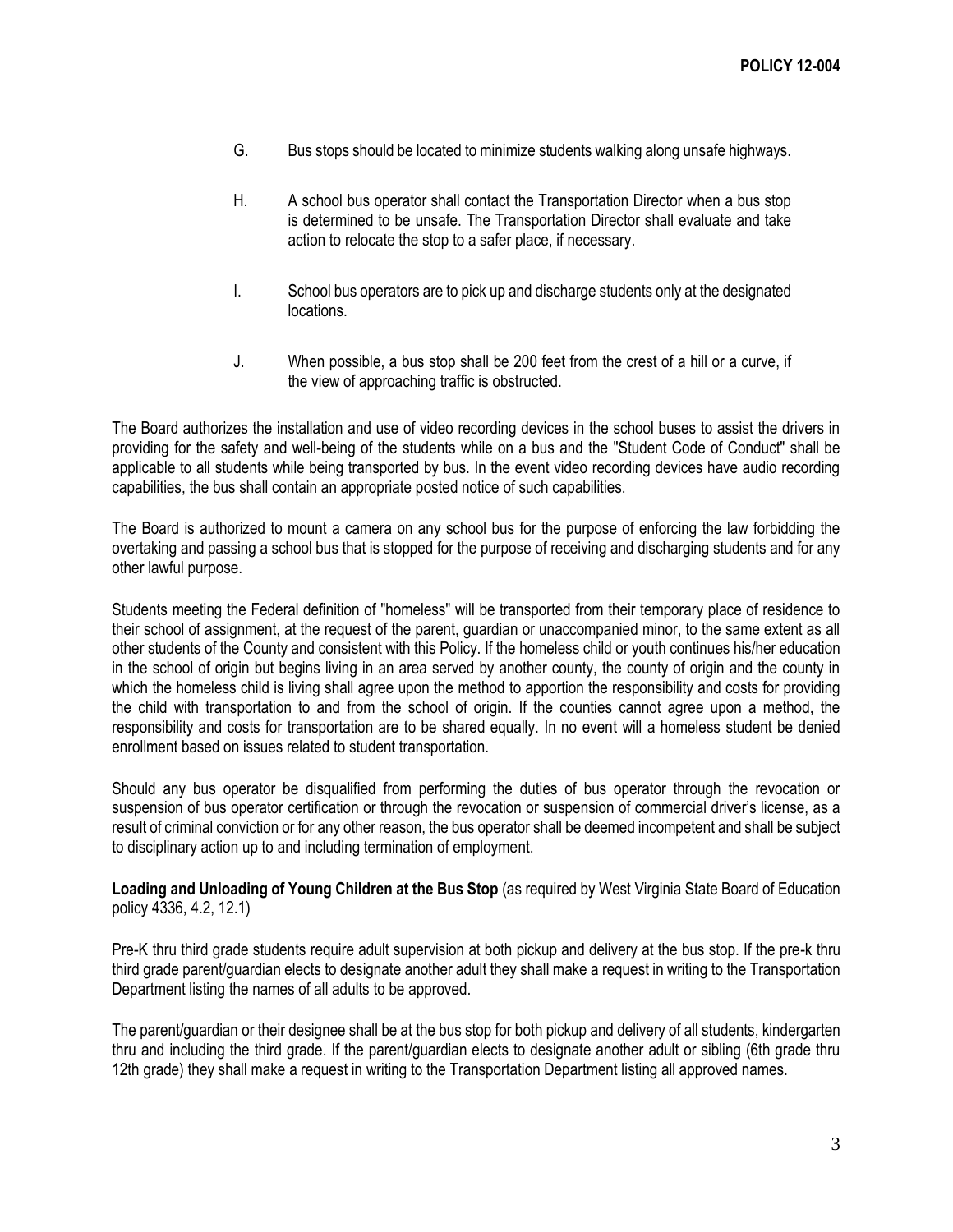Parent/Guardian may request in writing supervised pickup and delivery for students fourth grade thru fifth grade.

In the event no one is at the bus stop for pickup or delivery the following steps will be taken:

- A. The parent/guardian will be given a verbal notice.
- B. The parent/guardian will be given a written notice.
- C. The parent/guardian will be given a notice of suspended transportation until more dependable arrangements are made to ensure the safety of the student.

After attempting to contact all available phone numbers, the student will be returned to the school and the proper authorities will be contacted.

The legal responsibility and qualifications of the school bus operator are clearly related in the State Board of Education policy 4336 effective July 1, 2013 or any revised edition (titled West Virginia School Transportation Laws, Rules and Regulations). Each bus operator shall be furnished a copy of the policy and shall abide by the regulations therein, as well as the policies set forth herein.

All accidents, breakdowns, discipline problems, or problems of any other nature shall be reported immediately to the proper authorities.

### **Other Employment**

Since the safe and efficient transportation of children is the primary concern of the school transportation system, operators shall not be permitted to neglect any of their duties and responsibilities as bus operators because of any other employment.

#### **Transportation of Articles and Equipment**

No bus operator shall be permitted to transport any article or piece of equipment that would obstruct his vision, block the aisles or exits, or in any way create a hazard to the occupants of the bus.

## **Transportation of Students Not Assigned to Regular Bus Route**

Students may be transported on a bus on which they are not ordinarily assigned, only if there is adequate space available. A dated, signed note from the parent(s) or legal guardian shall be delivered to the school principal or their representative at the beginning of the school day. The principal or representative shall issue a bus pass for an approved bus stop to be delivered to the bus operator. The bus pass should be kept by the bus operator for his/her records. A bus pass may be issued for any number of days, as deemed appropriate by the principal, parent, or legal guardian.

## **Cell Phones**

The number one priority of school bus transportation is the safety of students. Distractions to this priority must be held to a minimum. Therefore, the use of cellular telephones by bus operators while the vehicle is in motion and while students are loading and unloading is prohibited except in case of extreme emergency. If a call is received while the vehicle is in motion, the driver should pull off the road in a safe manner to conclude the call.